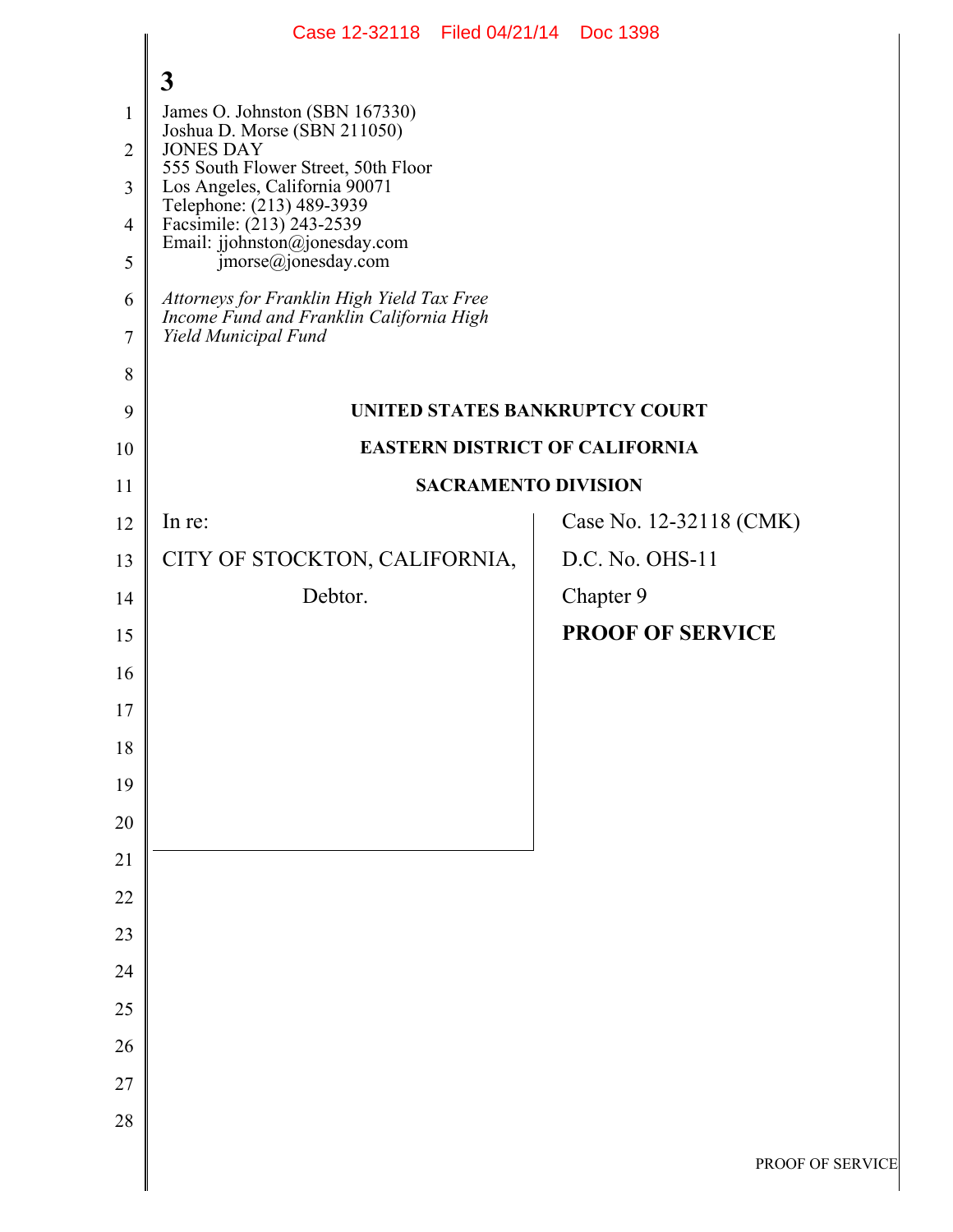|                     | Case 12-32118 Filed 04/21/14 Doc 1398                                                                                                                                                                                                                                        |  |  |  |  |
|---------------------|------------------------------------------------------------------------------------------------------------------------------------------------------------------------------------------------------------------------------------------------------------------------------|--|--|--|--|
|                     |                                                                                                                                                                                                                                                                              |  |  |  |  |
| 1<br>$\overline{2}$ | I am a citizen of the United States, over the age of eighteen years, and not a party to the<br>within action. My business address is 555 South Flower Street, 50 <sup>th</sup> Floor, Los Angeles,<br>California 90071. On April 21, 2014, I served the following documents: |  |  |  |  |
| 3                   | <b>SUPPLEMENTAL OBJECTION OF FRANKLIN HIGH YIELD TAX-FREE</b><br>1.                                                                                                                                                                                                          |  |  |  |  |
| 4                   | <b>INCOME FUND AND FRANKLIN CALIFORNIA HIGH YIELD MUNICIPAL</b><br><b>FUND TO CONFIRMATION OF FIRST AMENDED PLAN OF ADJUSTMENT OF</b><br>DEBTS OF CITY OF STOCKTON, CALIFORNIA (NOVEMBER 15, 2013); AND                                                                      |  |  |  |  |
| 5                   | REPLY OF FRANKLIN HIGH YIELD TAX-FREE INCOME FUND AND<br>2.                                                                                                                                                                                                                  |  |  |  |  |
| 6                   | <b>FRANKLIN CALIFORNIA HIGH YIELD MUNICIPAL FUND TO THE CALPERS</b><br><b>BRIEF REGARDING PENSION LIABILITIES;</b>                                                                                                                                                           |  |  |  |  |
| 7                   | <b>EMAIL:</b> By email transmission to the individuals and email addresses as set<br>$\mathbf{X}$                                                                                                                                                                            |  |  |  |  |
| 8<br>9              | forth below. I electronically transmitted the documents via email. I am<br>readily familiar with my firm's practice for email transmissions. In sending<br>the above described documents by email, I followed the firm's ordinary<br>business practices.                     |  |  |  |  |
| 10                  |                                                                                                                                                                                                                                                                              |  |  |  |  |
| 11                  | <b>FIRST-CLASS MAIL:</b> By placing the document(s) listed above in a sealed<br>envelope with postage thereon fully prepaid, in the United States mail at Los                                                                                                                |  |  |  |  |
| 12                  | Angeles, California, addressed as set forth below. I am readily familiar with<br>the firm's practice of collection and processing correspondence for mailing.                                                                                                                |  |  |  |  |
| 13                  | Under that practice it would be deposited with the U.S. Postal Service on that<br>same day with postage thereon fully prepaid in the ordinary course of                                                                                                                      |  |  |  |  |
| 14                  | business.                                                                                                                                                                                                                                                                    |  |  |  |  |
| 15                  | <b>Attorneys for Debtor City of Stockton:</b><br>Marc A. Levinson                                                                                                                                                                                                            |  |  |  |  |
| 16                  | Norman C. Hile<br>Orrick, Herrington & Sutcliffe LLP                                                                                                                                                                                                                         |  |  |  |  |
| 17                  | 400 Capitol Mall, Suite 3000<br>Sacramento, CA 95814                                                                                                                                                                                                                         |  |  |  |  |
| 18                  | Email: malevinson@orrick.com<br>Email: nhile@orrick.com                                                                                                                                                                                                                      |  |  |  |  |
| 19                  |                                                                                                                                                                                                                                                                              |  |  |  |  |
| 20                  | <b>Attorneys for Assured Guaranty Corp. and Assured Guaranty Municipal Corp.:</b><br>Jeffrey E. Bjork                                                                                                                                                                        |  |  |  |  |
| 21                  | Christina M. Craige<br>Sidley Austin LLP<br>555 West Fifth Street, Suite 4000                                                                                                                                                                                                |  |  |  |  |
| 22                  | Los Angeles, CA 90013<br>Email: jbjork@sidley.com                                                                                                                                                                                                                            |  |  |  |  |
| 23                  | Email: $ccrauge@sidley.com$                                                                                                                                                                                                                                                  |  |  |  |  |
| 24                  | <b>Attorneys for CalPERS:</b>                                                                                                                                                                                                                                                |  |  |  |  |
| 25                  | Michael J. Gearin<br><b>K&amp;L Gates LLP</b>                                                                                                                                                                                                                                |  |  |  |  |
| 26                  | 925 Fourth Avenue, Suite 2900<br>Seattle, WA 98104                                                                                                                                                                                                                           |  |  |  |  |
| 27                  | Email: michael.gearin@klgates.com                                                                                                                                                                                                                                            |  |  |  |  |
| 28                  |                                                                                                                                                                                                                                                                              |  |  |  |  |
|                     | PROOF OF SERVICI                                                                                                                                                                                                                                                             |  |  |  |  |
|                     | $-2-$                                                                                                                                                                                                                                                                        |  |  |  |  |